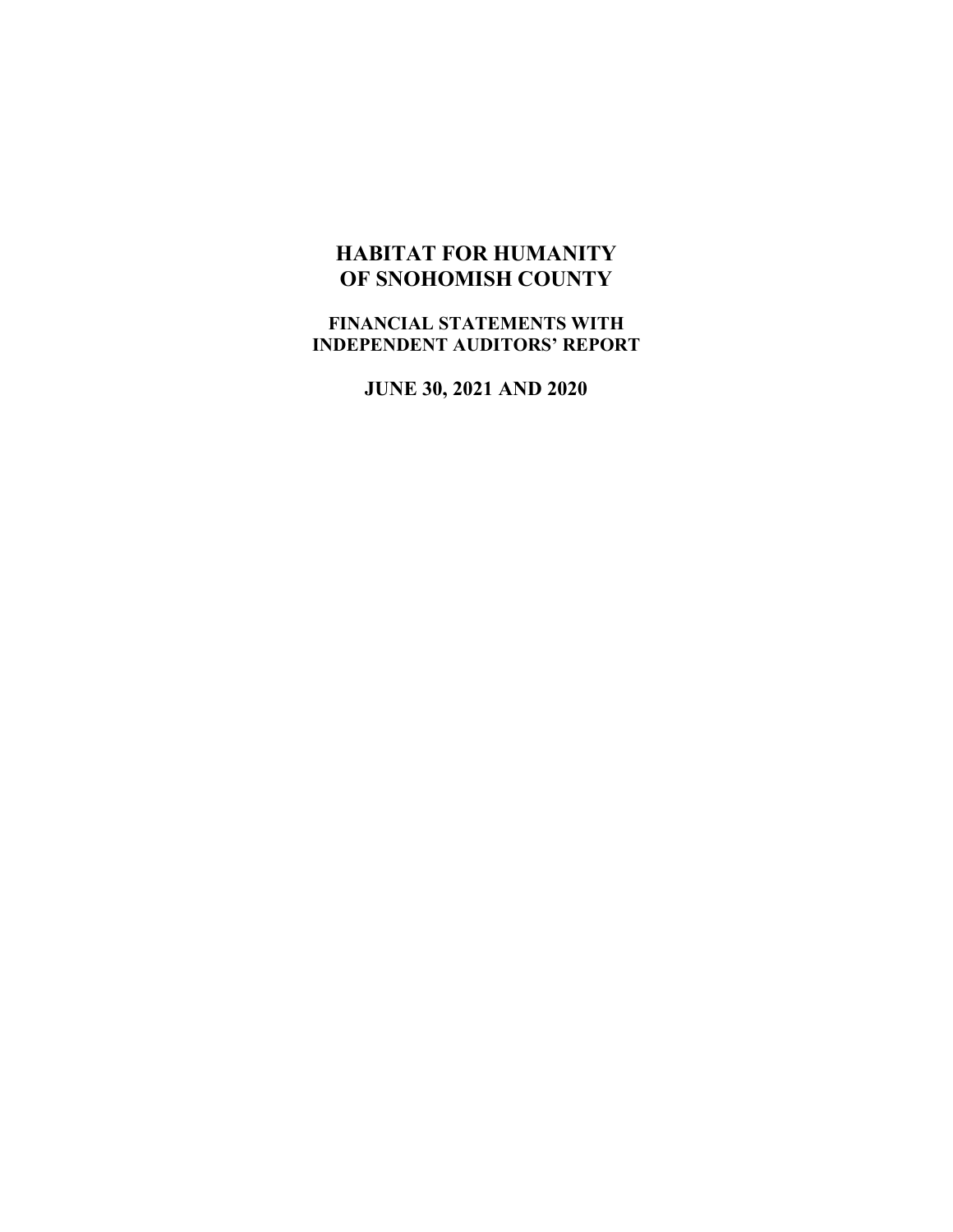

#### **INDEPENDENT AUDITORS' REPORT**

To the Board of Directors Habitat for Humanity of Snohomish County Lynnwood, Washington

We have audited the accompanying financial statements of Habitat for Humanity of Snohomish County (a nonprofit organization), which comprise the statements of financial position as of June 30, 2021 and 2020, and the related statements of activities, functional expenses, and cash flows for the years then ended, and the related notes to the financial statements.

#### *Management's Responsibility for the Financial Statements*

Management is responsible for the preparation and fair presentation of these financial statements in accordance with accounting principles generally accepted in the United States of America; this includes the design, implementation, and maintenance of internal control relevant to the preparation and fair presentation of financial statements that are free from material misstatement, whether due to fraud or error.

#### *Auditors' Responsibility*

Our responsibility is to express an opinion on these financial statements based on our audits. We conducted our audits in accordance with auditing standards generally accepted in the United States of America. Those standards require that we plan and perform the audits to obtain reasonable assurance about whether the financial statements are free from material misstatement.

An audit involves performing procedures to obtain audit evidence about the amounts and disclosures in the financial statements. The procedures selected depend on the auditor's judgment, including the assessment of the risks of material misstatement of the financial statements, whether due to fraud or error. In making those risk assessments, the auditor considers internal control relevant to the entity's preparation and fair presentation of the financial statements in order to design audit procedures that are appropriate in the circumstances, but not for the purpose of expressing an opinion on the effectiveness of the entity's internal control. Accordingly, we express no such opinion. An audit also includes evaluating the appropriateness of accounting policies used and the reasonableness of significant accounting estimates made by management, as well as evaluating the overall presentation of the financial statements.

We believe that the audit evidence we have obtained is sufficient and appropriate to provide a basis for our audit opinion.

#### *Opinion*

In our opinion, the financial statements referred to above present fairly, in all material respects, the financial position of Habitat for Humanity of Snohomish County as of June 30, 2021 and 2020, and the changes in its net assets and its cash flows for the years then ended in accordance with accounting principles generally accepted in the United States of America.

Jones & Associates PLLC, CPAs

Jones & Associates PLLC, CPAs January 14, 2022

TEL 206.525.5170 17544 Midvale Ave N, Suite 100 Shoreline, WA 98133 www.judyjonescpa.com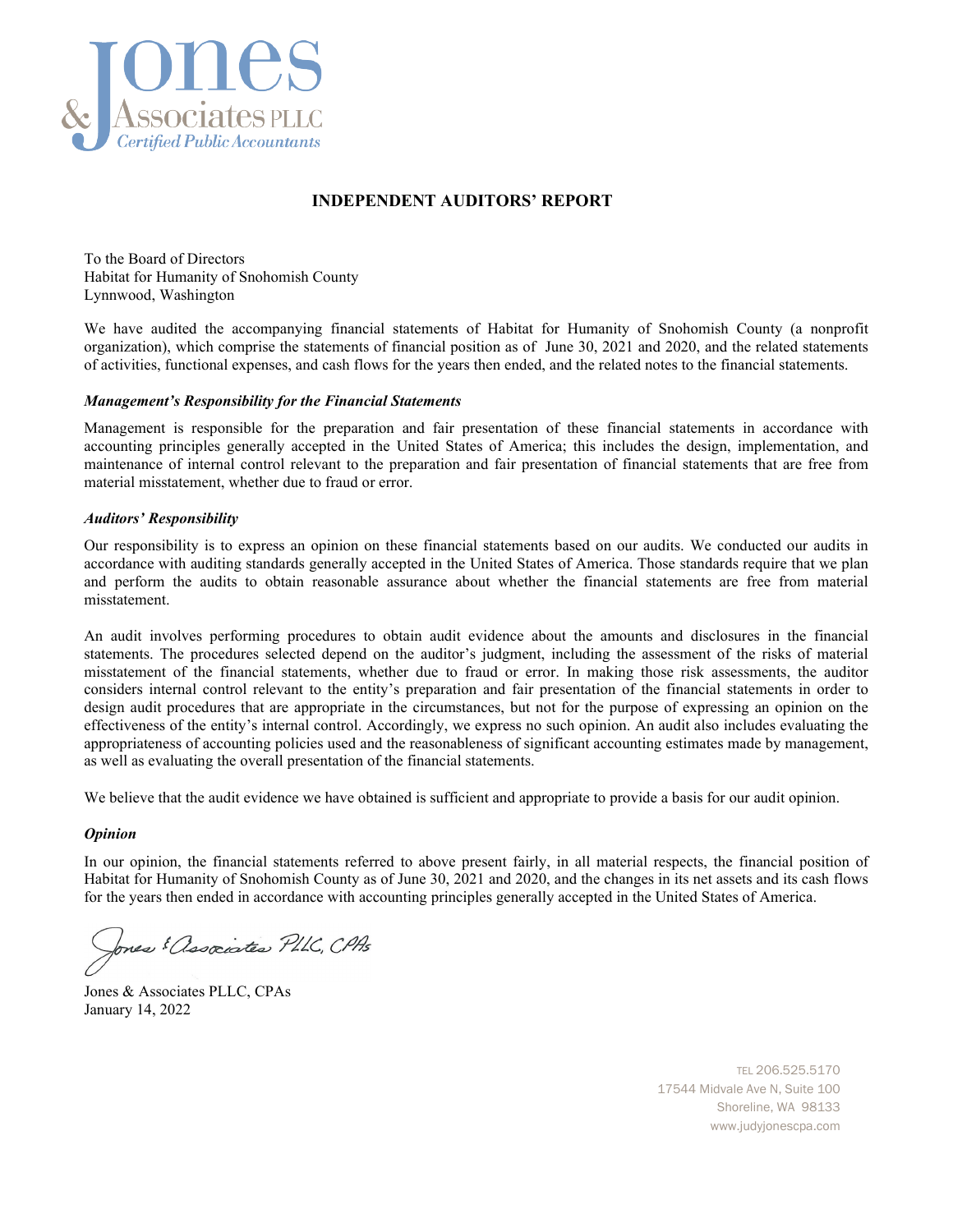## **HABITAT FOR HUMANITY OF SNOHOMISH COUNTY STATEMENTS OF FINANCIAL POSITION JUNE 30, 2021 AND 2020**

|                                                       |                           | 2021      |             | 2020      |
|-------------------------------------------------------|---------------------------|-----------|-------------|-----------|
| <b>ASSETS</b>                                         |                           |           |             |           |
| Cash and cash equivalents                             | \$                        | 548,164   | \$          | 568,164   |
| Accounts and pledges receivable, current              |                           | 102,707   |             | 101,334   |
| Mortgages receivable, current                         |                           | 49,499    |             | 48,892    |
| Property held for sale                                |                           |           |             | 114,194   |
| Store inventory                                       |                           | 146,127   |             | 153,683   |
| Prepaid expenses and deposits                         |                           | 55,269    |             | 53,642    |
| Total current assets                                  |                           | 901,766   |             | 1,039,909 |
| Accounts and pledges receivable, less current portion |                           |           |             | 100,000   |
| Mortgages receivable, less current portion            |                           | 1,544,530 |             | 1,590,552 |
| Property and equipment, net                           |                           | 99,244    |             | 72,090    |
| Property held for development                         |                           | 949,916   |             | 913,409   |
|                                                       | \$                        | 3,495,456 | \$          | 3,715,960 |
| <b>LIABILITIES AND NET ASSETS</b>                     |                           |           |             |           |
| <b>LIABILITIES</b>                                    |                           |           |             |           |
| Accounts payable and other                            | \$                        | 26,986    | \$          | 17,163    |
| Accrued payroll                                       |                           | 86,241    |             | 65,530    |
| Deferred rent                                         |                           | 66,552    |             | 99,060    |
| Line of credit                                        |                           | 81,450    |             | 25,705    |
| Forgiveable debt, current                             |                           | 153,100   |             | 62,633    |
| Debt, current                                         |                           | 38,365    |             | 30,992    |
| Total current liabilities                             |                           | 452,694   |             | 301,083   |
| Forgiveable debt, less current portion                |                           |           |             | 70,767    |
| Debt, less current portion                            |                           | 786,766   |             | 817,516   |
| <b>Total liabilities</b>                              |                           | 1,239,460 |             | 1,189,366 |
| <b>NET ASSETS</b>                                     |                           |           |             |           |
| Without donor restrictions                            |                           | 2,125,294 |             | 2,325,440 |
| With donor restrictions                               |                           | 130,702   |             | 201,154   |
|                                                       |                           | 2,255,996 |             | 2,526,594 |
|                                                       | $\boldsymbol{\mathsf{S}}$ | 3,495,456 | $\mathbb S$ | 3,715,960 |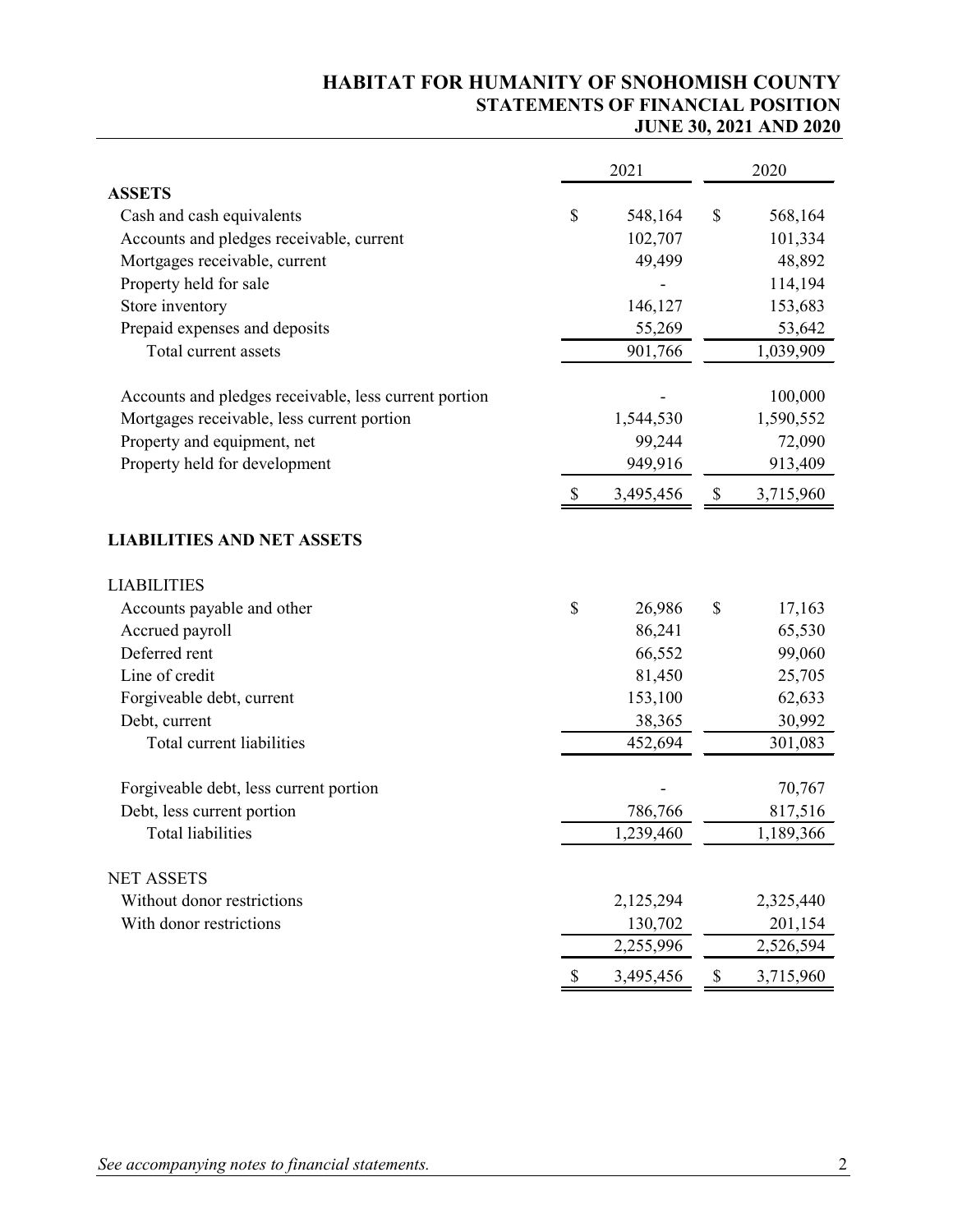## **HABITAT FOR HUMANITY OF SNOHOMISH COUNTY STATEMENT OF ACTIVITIES YEAR ENDED JUNE 30, 2021**

|                                       | <b>Without Donors</b><br>Restrictions | With Donor<br>Restrictions | Total         |
|---------------------------------------|---------------------------------------|----------------------------|---------------|
| <b>SUPPORT AND REVENUES</b>           |                                       |                            |               |
| Public Support                        |                                       |                            |               |
| Grants and contributions              | \$<br>288,026                         | \$<br>27,995               | 316,021<br>\$ |
| Gain on debt forgiveness              | 133,400                               |                            | 133,400       |
| In-kind donations for resale          | 1,219,033                             |                            | 1,219,033     |
|                                       | 1,640,459                             | 27,995                     | 1,668,454     |
| Revenues                              |                                       |                            |               |
| Interest income - mortgages           | 81,840                                |                            | 81,840        |
| Rental income                         | 747                                   |                            | 747           |
| Investment and other                  | (1,167)                               |                            | (1,167)       |
|                                       | 81,420                                |                            | 81,420        |
| Net assets released from restrictions |                                       |                            |               |
| Satisfaction of time restrictions     | 98,447                                | (98, 447)                  |               |
| Total support and revenues            | 1,820,326                             | (70, 452)                  | 1,749,874     |
| <b>EXPENSES</b>                       |                                       |                            |               |
| Program services                      | 1,325,132                             |                            | 1,325,132     |
| Management and general                | 477,387                               |                            | 477,387       |
| Fundraising and development           | 217,953                               |                            | 217,953       |
|                                       | 2,020,472                             | $\overline{\phantom{0}}$   | 2,020,472     |
| <b>CHANGE IN NET ASSETS</b>           | (200, 146)                            | (70, 452)                  | (270, 598)    |
| <b>NET ASSETS</b>                     |                                       |                            |               |
| Beginning of the year                 | 2,325,440                             | 201,154                    | 2,526,594     |
| End of the year                       | $\mathbb{S}$<br>2,125,294             | \$<br>130,702              | \$2,255,996   |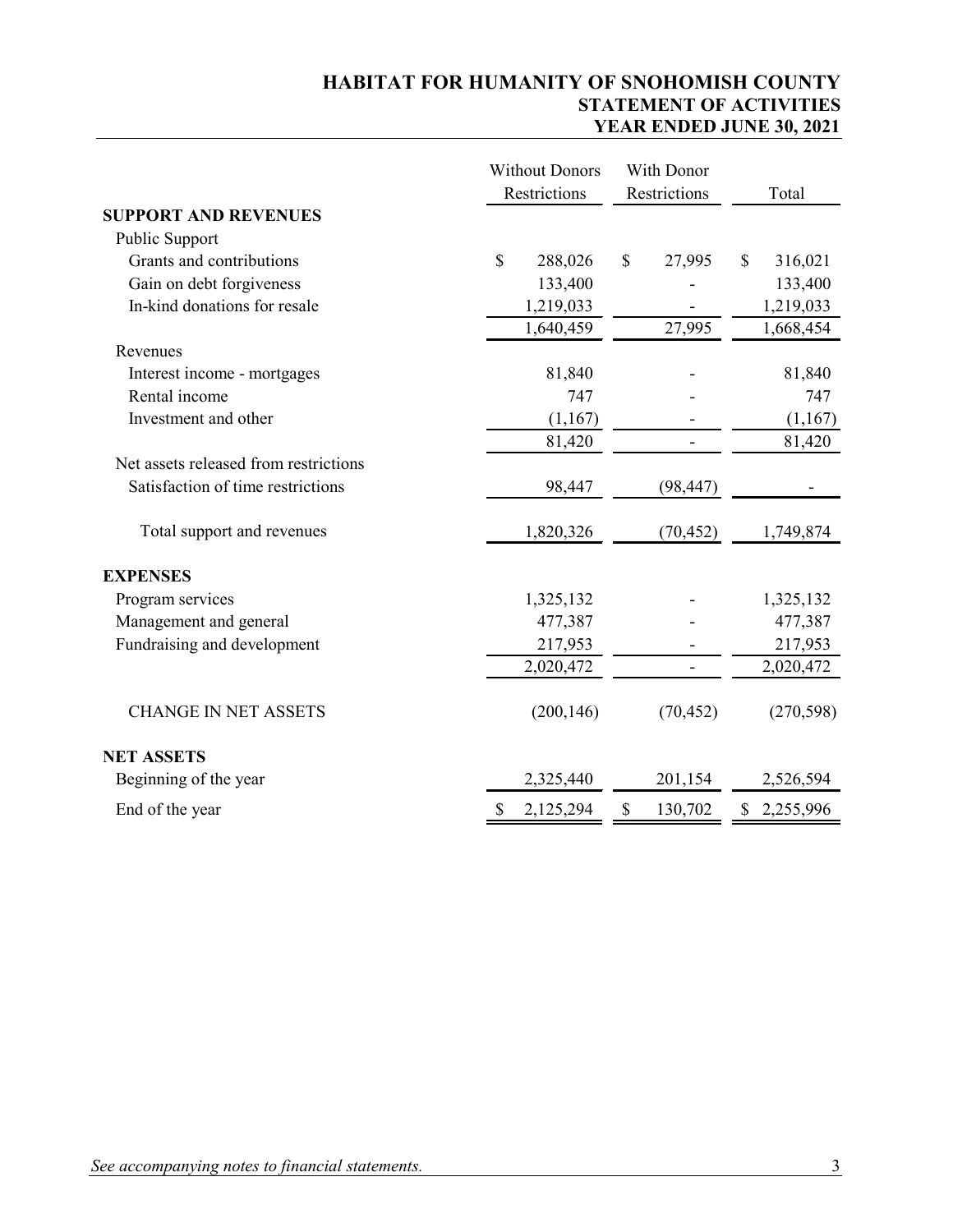## **HABITAT FOR HUMANITY OF SNOHOMISH COUNTY STATEMENT OF ACTIVITIES YEAR ENDED JUNE 30, 2020**

|                                       | <b>Without Donors</b> | With Donor               |                 |
|---------------------------------------|-----------------------|--------------------------|-----------------|
|                                       | Restrictions          | Restrictions             | Total           |
| <b>SUPPORT AND REVENUES</b>           |                       |                          |                 |
| Public Support                        |                       |                          |                 |
| Grants and contributions              | \$<br>1,292,845       | $\mathbb{S}$<br>1,154    | 1,293,999<br>\$ |
| In-kind donations for resale          | 846,486               |                          | 846,486         |
|                                       | 2,139,331             | 1,154                    | 2,140,485       |
| Revenues                              |                       |                          |                 |
| Interest income - mortgages           | 85,308                |                          | 85,308          |
| Rental income                         | (268,769)             |                          | (268, 769)      |
| Investment and other                  | 78,427                |                          | 78,427          |
|                                       | (105, 034)            | $\overline{\phantom{0}}$ | (105, 034)      |
| Net assets released from restrictions |                       |                          |                 |
| Satisfaction of time restrictions     | 100,000               | (100,000)                |                 |
| Total support and revenues            | 2,134,297             | (98, 846)                | 2,035,451       |
| <b>EXPENSES</b>                       |                       |                          |                 |
| Program services                      | 1,094,670             |                          | 1,094,670       |
| Management and general                | 464,284               |                          | 464,284         |
| Fundraising and development           | 104,023               |                          | 104,023         |
|                                       | 1,662,977             |                          | 1,662,977       |
| <b>CHANGE IN NET ASSETS</b>           | 471,320               | (98, 846)                | 372,474         |
| <b>NET ASSETS</b>                     |                       |                          |                 |
| Beginning of the year                 | 1,854,120             | 300,000                  | 2,154,120       |
| End of the year                       | \$<br>2,325,440       | \$<br>201,154            | \$<br>2,526,594 |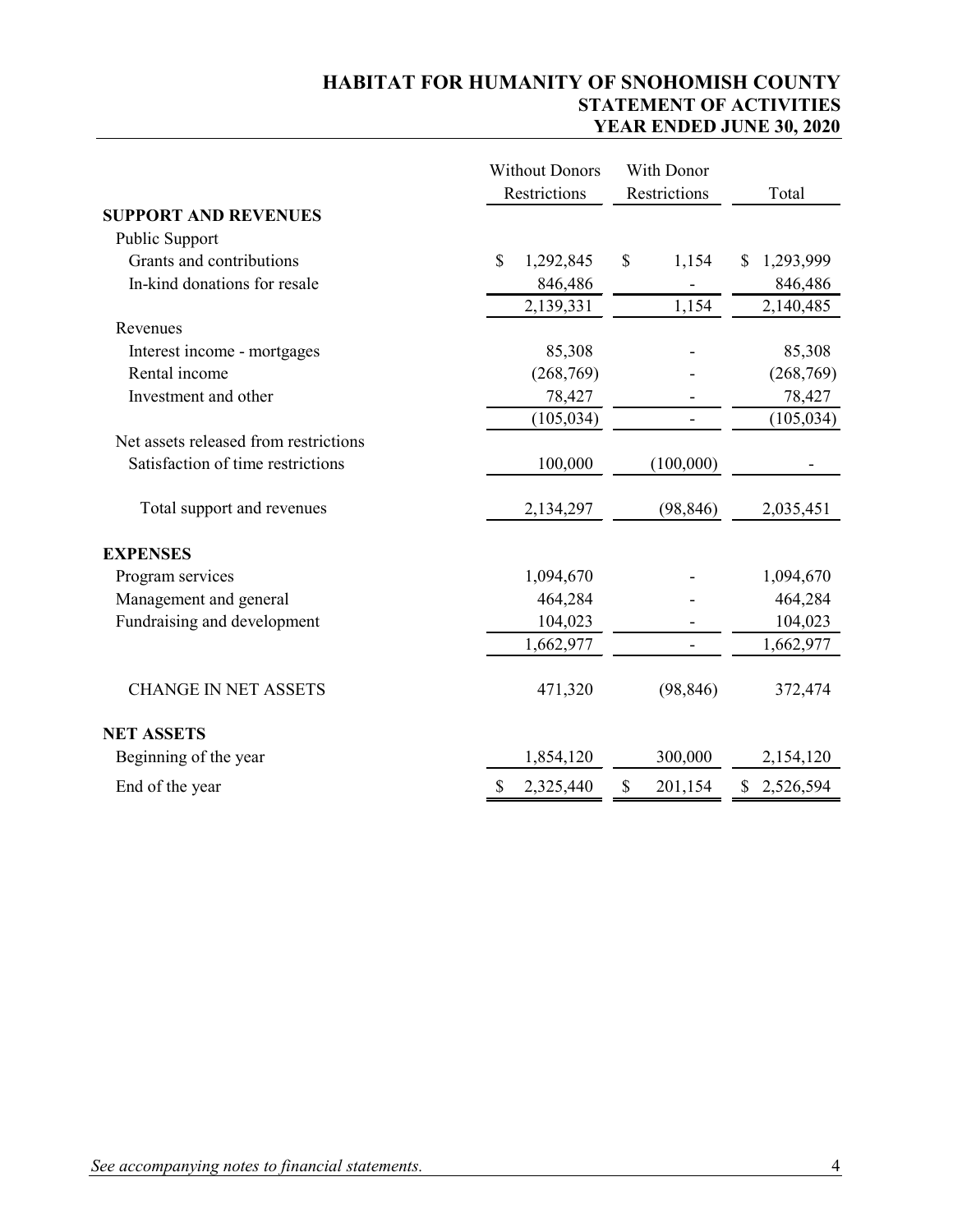## **HABITAT FOR HUMANITY OF SNOHOMISH COUNTY STATEMENT OF FUNCTIONAL EXPENSES YEAR ENDED JUNE 30, 2021**

|                           | Program Services |                | <b>Support Services</b> |            |             |                |
|---------------------------|------------------|----------------|-------------------------|------------|-------------|----------------|
|                           |                  |                |                         | Management |             |                |
|                           | Construction     | Store          | Total                   | & General  | Fundraising | Total          |
| Salaries and wages        | 75,732<br>S      | \$.<br>503,436 | S.<br>579,168           | \$264,309  | \$137,026   | \$.<br>980,503 |
| Occupancy                 |                  | 421,561        | 421,561                 | 67,929     |             | 489,490        |
| Office expenses           | 12,350           | 85,082         | 97,432                  | 14,314     | 13,310      | 125,056        |
| Professional services     | 8,065            | 3,121          | 11,186                  | 36,844     | 34,084      | 82,114         |
| Taxes and fees            | 8,895            | 48,100         | 56,995                  | 8,588      | 20          | 65,603         |
| Second mortgages forgiven | 64,654           |                | 64,654                  |            |             | 64,654         |
| Advertising               | 934              | 12,105         | 13,039                  | 1,865      | 23,697      | 38,601         |
| Insurance                 | 11,537           | 16,122         | 27,659                  | 10,284     |             | 37,943         |
| Dues and subscriptions    | 757              | 632            | 1,389                   | 29,508     | 985         | 31,882         |
| Equipment                 | 2,498            | 22,731         | 25,229                  | 1,265      |             | 26,494         |
| Interest                  |                  |                |                         | 20,740     |             | 20,740         |
| Volunteer recognition     | 469              | 8,980          | 9,449                   | 601        | 8,781       | 18,831         |
| Depreciation              |                  |                |                         | 16,684     |             | 16,684         |
| Building materials        | 15,905           |                | 15,905                  |            |             | 15,905         |
| Travel and training       | 569              | 521            | 1,090                   | 2,989      |             | 4,079          |
| Miscellaneous             |                  | 29             | 29                      | 957        | 50          | 1,036          |
| Rental bad debt           |                  |                |                         | 500        |             | 500            |
| Licenses and permits      | 118              | 229            | 347                     | 10         |             | 357            |
| Total expenses            | 202,483          | 1,122,649      | 1,325,132               | 477,387    | 217,953     | 2,020,472      |
| Cost of sales             |                  | 1,218,612      | 1,218,612               |            |             | 1,218,612      |
| Total functional expenses | 202,483          | \$2,341,261    | \$2,543,744             | \$477,387  | \$217,953   | \$3,239,084    |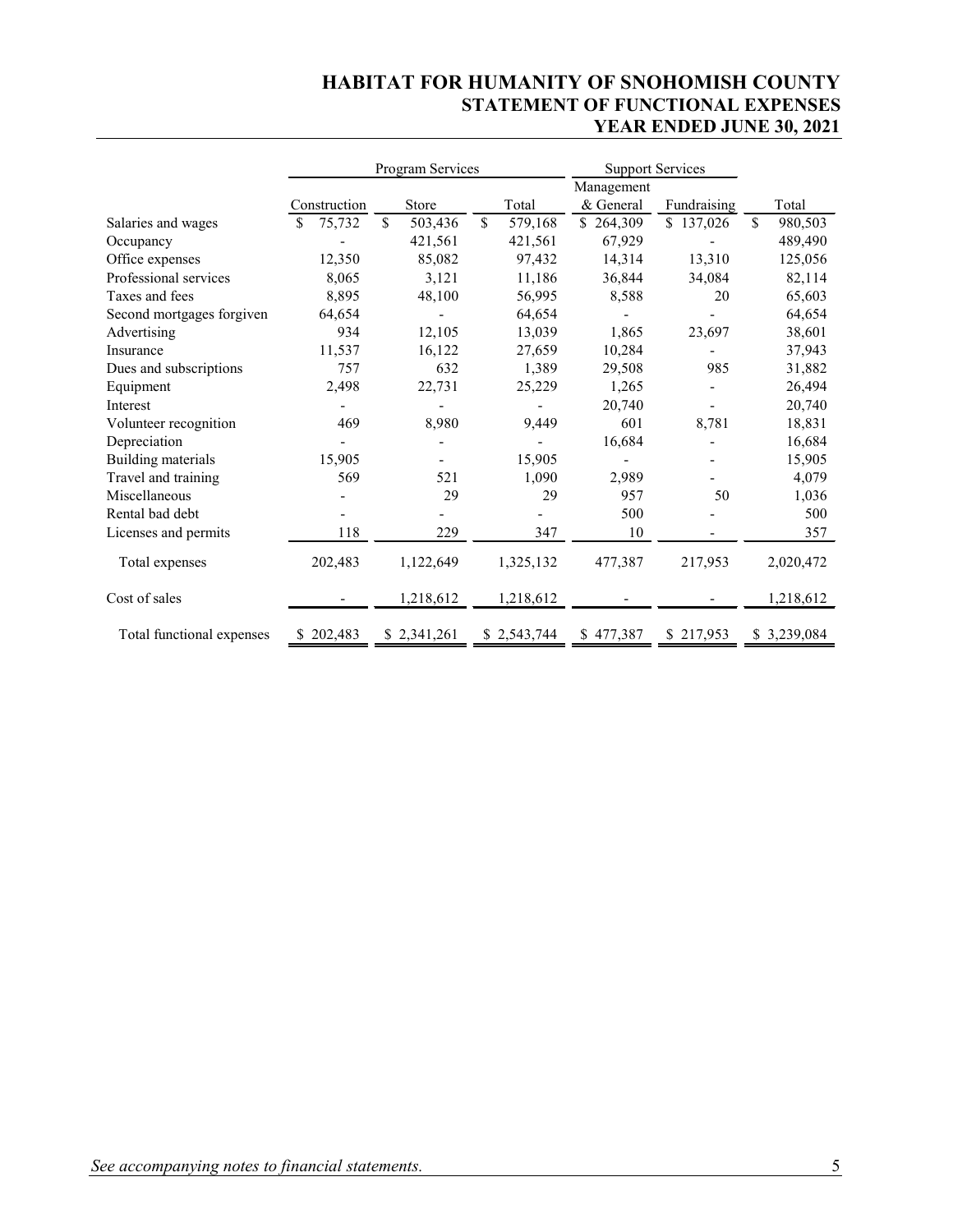## **HABITAT FOR HUMANITY OF SNOHOMISH COUNTY STATEMENT OF FUNCTIONAL EXPENSES YEAR ENDED JUNE 30, 2020**

|                           | Program Services |    | <b>Support Services</b> |               |            |    |             |               |             |
|---------------------------|------------------|----|-------------------------|---------------|------------|----|-------------|---------------|-------------|
|                           |                  |    |                         |               | Management |    |             |               |             |
|                           | Construction     |    | Store                   | Total         | & General  |    | Fundraising |               | Total       |
| Salaries and wages        | 67,945<br>S      | \$ | 370,175                 | \$<br>438,120 | \$254,585  | \$ | 27,055      | <sup>\$</sup> | 719,760     |
| Occupancy                 | 262              |    | 437,343                 | 437,605       | 76,831     |    |             |               | 514,436     |
| Office expenses           | 1,234            |    | 29,973                  | 31,207        | 7,714      |    | 5,193       |               | 44,114      |
| Professional services     | 600              |    | 6,925                   | 7,525         | 37,663     |    | 12,790      |               | 57,978      |
| Taxes and fees            | 13,717           |    | 30,371                  | 44,088        | 3,197      |    | 16          |               | 47,301      |
| Second mortgages forgiven | 57,653           |    |                         | 57,653        |            |    |             |               | 57,653      |
| Advertising               |                  |    | 2,375                   | 2,375         | 139        |    | 13,220      |               | 15,734      |
| Insurance                 | 25,041           |    | 11,192                  | 36,233        | 13,210     |    |             |               | 49,443      |
| Dues and subscriptions    | 577              |    | 4,457                   | 5,034         | 19,063     |    | 2,264       |               | 26,361      |
| Equipment                 |                  |    | 2,748                   | 2,748         | 166        |    | 1,377       |               | 4,291       |
| Interest                  |                  |    |                         |               | 28,140     |    |             |               | 28,140      |
| Volunteer recognition     | 327              |    | 11,132                  | 11,459        | 3,115      |    |             |               | 14,574      |
| Depreciation              |                  |    |                         |               | 14,195     |    |             |               | 14,195      |
| Travel and training       | 4,714            |    | 415                     | 5,129         | 244        |    | 2,024       |               | 7,397       |
| Miscellaneous             | 45               |    | 2,928                   | 2,973         | 731        |    | 4,711       |               | 8,415       |
| Rental bad debt           |                  |    |                         |               |            |    | 1,000       |               | 1,000       |
| Printing and publication  |                  |    | 5,475                   | 5,475         | 2,102      |    | 20,446      |               | 28,023      |
| Meetings                  | 5,572            |    | 1,022                   | 6,594         | 2,047      |    | 910         |               | 9,551       |
| Postage and shipping      |                  |    | 452                     | 452           | 1,142      |    | 5,788       |               | 7,382       |
| Special events            |                  |    |                         |               |            |    | 7,229       |               | 7,229       |
| Total expenses            | 177,687          |    | 916,983                 | 1,094,670     | 464,284    |    | 104,023     |               | 1,662,977   |
| Cost of sales             |                  |    | 769,088                 | 769,088       |            |    |             |               | 769,088     |
| Total functional expenses | 177,687          |    | \$1,686,071             | \$1,863,758   | \$464,284  | S  | 104,023     |               | \$2,432,065 |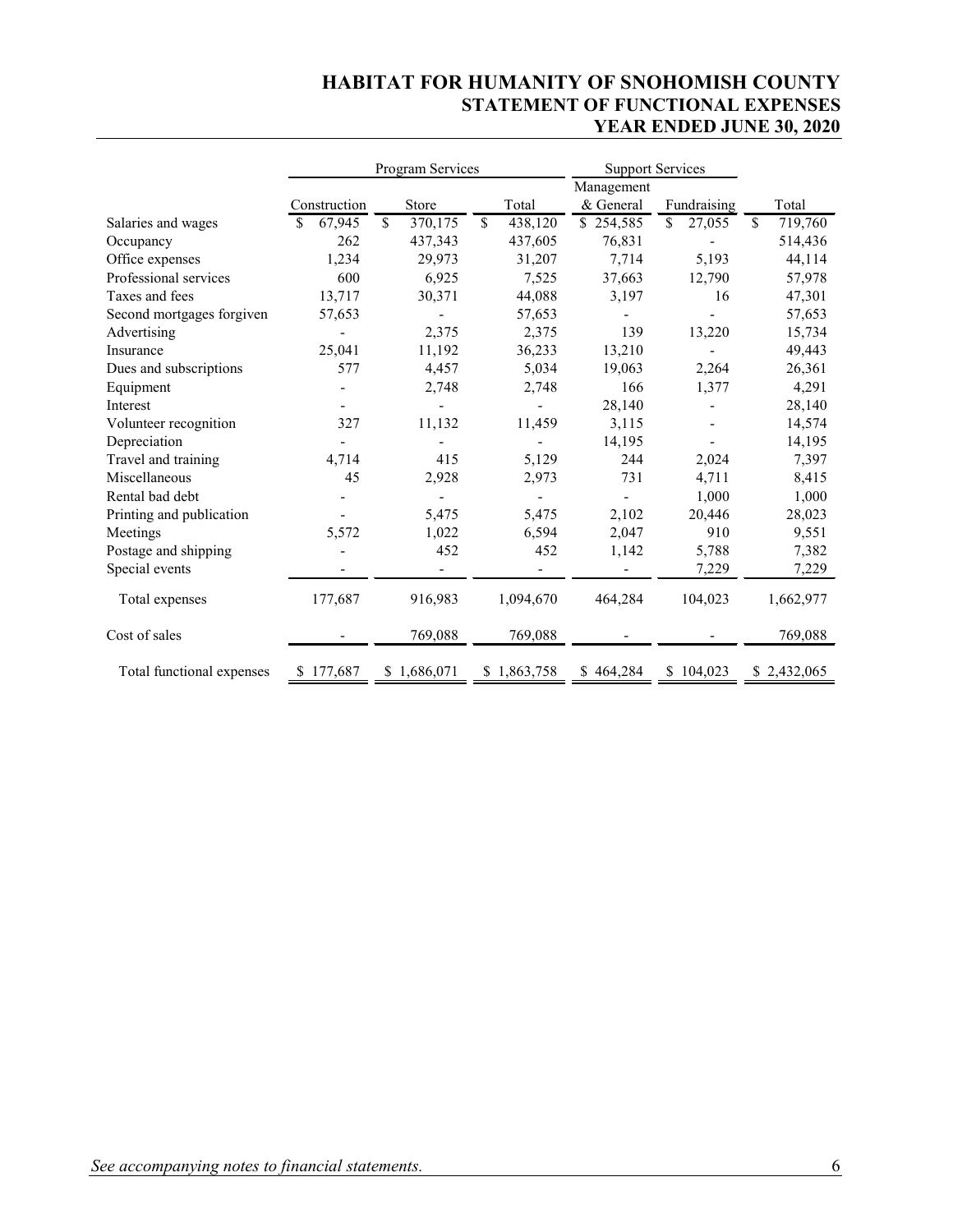## **HABITAT FOR HUMANITY OF SNOHOMISH COUNTY STATEMENTS OF CASH FLOWS YEARS ENDED JUNE 30, 2021 AND 2020**

|                                                            |                           | 2021        |              | 2020        |
|------------------------------------------------------------|---------------------------|-------------|--------------|-------------|
| <b>CASH FLOWS FROM OPERATING ACTIVITIES</b>                |                           |             |              |             |
| Cash received from grants and contributions                | \$                        | 414,648     | $\mathbb{S}$ | 383,299     |
| Cash received from retail sales and rental income          |                           | 1,218,613   |              | 702,508     |
| Cash received from investment return and other             |                           |             |              | 80,514      |
| Cash paid related to employees and suppliers               |                           | (1,914,439) |              | (1,556,121) |
| Cash paid for interest                                     |                           | (20,740)    |              | (28, 140)   |
|                                                            |                           | (301, 918)  |              | (417, 940)  |
| <b>CASH FLOWS FROM INVESTING ACTIVITIES</b>                |                           |             |              |             |
| Receipt of mortgages receivable                            |                           | 62,601      |              | 249,493     |
| Proceeds from sale of property                             |                           | 114,194     |              |             |
| Proceeds from sale of investments                          |                           |             |              | 739,664     |
| Purchase of property and equipment                         |                           | (43,838)    |              | (9, 421)    |
| Capitalized expenditures for property held for development |                           | (36,507)    |              | (100, 433)  |
|                                                            |                           | 96,450      |              | 879,303     |
| <b>CASH FLOWS FROM FINANCING ACTIVITIES</b>                |                           |             |              |             |
| Line of credit proceeds, net                               |                           | 55,745      |              | (101,000)   |
| Debt proceeds                                              |                           | 153,100     |              | 264,172     |
| Debt repayment                                             |                           | (23, 377)   |              | (76, 370)   |
|                                                            |                           | 185,468     |              | 86,802      |
| NET CHANGE IN CASH AND EQUIVALENTS                         |                           | (20,000)    |              | 548,165     |
| <b>CASH AND CASH EQUIVALENTS</b>                           |                           |             |              |             |
| Beginning of the year                                      |                           | 568,164     |              | 19,999      |
| End of the year                                            | $\boldsymbol{\mathsf{S}}$ | 548,164     | \$           | 568,164     |
| <b>Supplemental Cash Flow Information</b>                  |                           |             |              |             |
| Non-cash financing activities                              |                           |             |              |             |
| Payroll protection loan forgiveness                        | \$                        | 133,400     | \$           |             |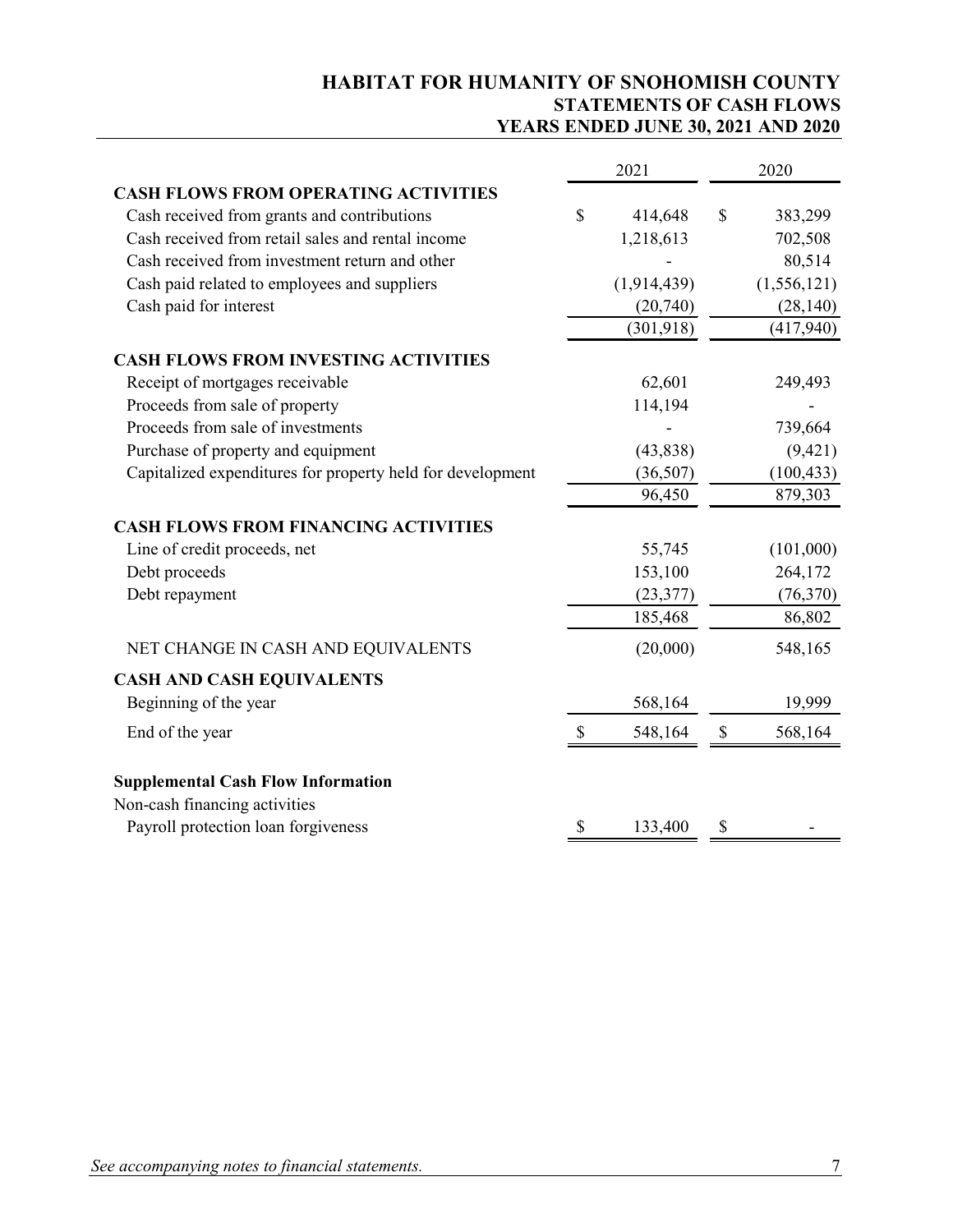#### **Note 1 – Nature of Activities and Summary of Significant Accounting Policies**

**Nature of Activities** – Habitat for Humanity of Snohomish County (the Agency), a Washington nonprofit corporation, is an affiliate of Habitat for Humanity International, Inc. (Habitat International), a nondenominational Christian nonprofit organization whose purpose is to create affordable housing for those in need, and to make shelter a matter of conscience with people everywhere. Although Habitat International assists with information resources, publications and training, the Agency is directly responsible for conducting its own operations on a self-sustaining basis.

The Agency builds houses using primarily volunteer labor, together with purchased and donated materials and land. The houses are sold to qualified low-income homebuyers at a price determined by the Board of Directors which is generally cost or an amount below cost. Cost includes both direct expenditures and the fair value of in-kind contributions for materials, but excludes the value of volunteer labor. Prospective purchasers are required to meet certain minimum participation requirements in the construction of their homes.

The Agency operates a retail store at three locations in Snohomish County. These stores accept donations of home furnishings and building materials. The proceeds from store sales are used to support the ongoing activities related to the Agency's primary mission.

**Basis of Accounting and Presentation** – The financial statements of the Agency have been prepared on the accrual basis of accounting and report information regarding its financial position and activities according to two classes of net assets: net assets without donor restrictions and net assets with donor restrictions.

*Net Assets Without Donor Restrictions* – Net assets available for use in general operations and not subject to donor (or certain grantor) restrictions.

*Net Assets With Donor Restrictions* – Net assets subject to donor- (or certain grantor-) imposed restrictions. Some donor-imposed restrictions are temporary in nature, such as those that will be met by the passage of time or other events specified by the donor. Other donor-imposed restrictions are perpetual in nature, where the donor stipulates that resources be maintained in perpetuity. There were no donor-restricted net assets of a perpetual nature at June 30, 2021 and 2020.

The Agency reports contributions restricted by donors as increases in net assets without donor restrictions if the restrictions expire (that is, when a stipulated time restriction ends or purpose restriction is accomplished) in the reporting period in which the revenue is recognized. All other donorrestricted contributions are reported as increases in net assets with donor restrictions, depending on the nature of the restrictions. When a restriction expires, net assets with donor restrictions are reclassified to net assets without donor restrictions and reported in the statements of activities as net assets released from restriction. Gifts of property and equipment and contributions restricted for the acquisition or construction of property and equipment are released when the assets are placed in service.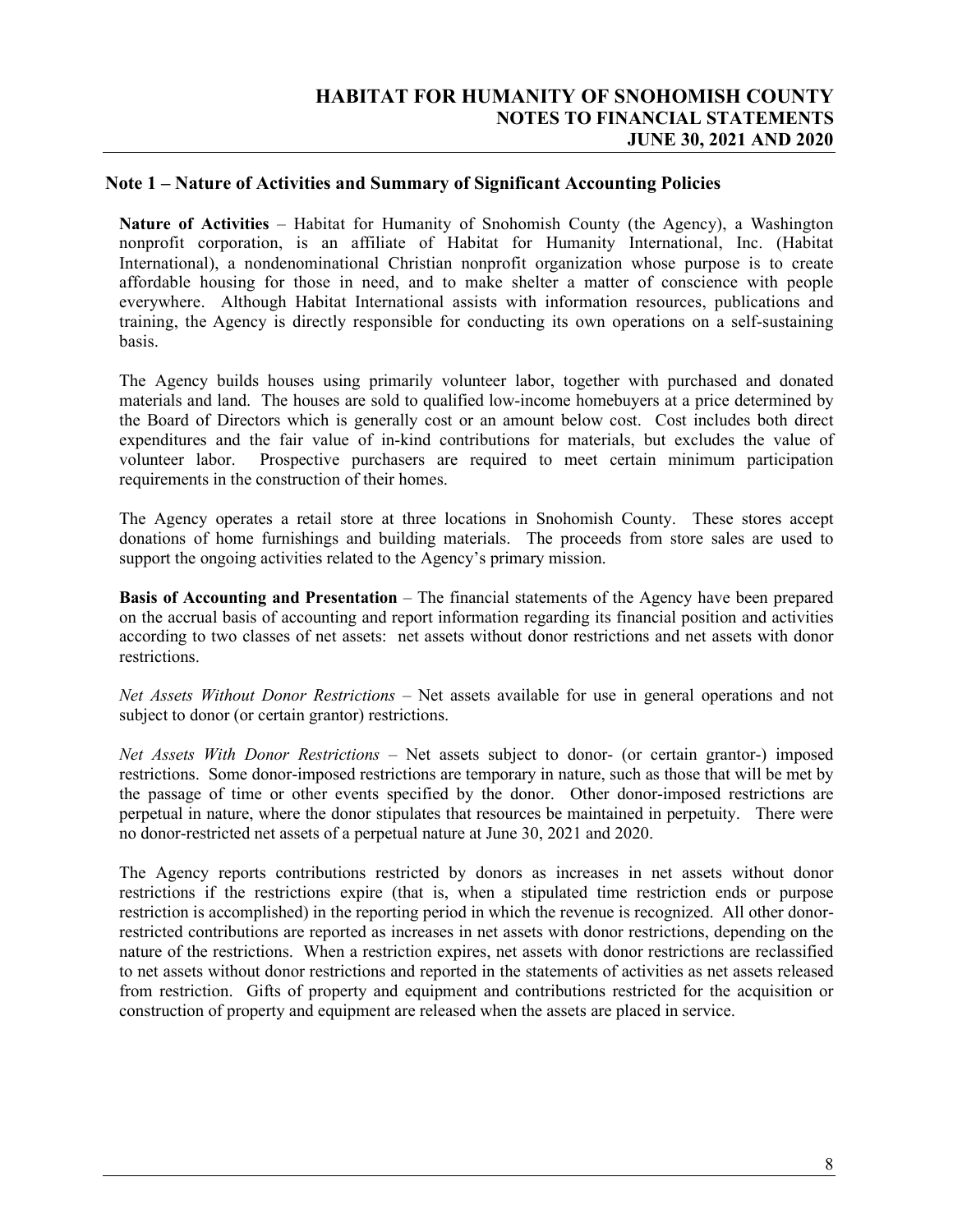### **Note 1 – Nature of Activities and Summary of Significant Accounting Policies** (continued)

**Cash and Cash Equivalents** – For purposes of the statements of cash flows, the Agency considers all checking and savings accounts and unrestricted highly liquid investments with an initial maturity of three months or less to be cash and cash equivalents. The Agency maintains certain cash and cash equivalents in bank accounts that may exceed federally insured limits at times during the year. The Agency has not experienced any losses in these accounts, and management does not believe it is exposed to any significant credit risk.

**Accounts and Pledges Receivable** – Accounts and pledges receivables consist primarily of amounts due from donors and government agencies. Accounts and pledges receivable are stated at the amount management expects to collect from the outstanding balances. Receivables that are expected to be collected in more than one year have not been discounted to the present value of estimated cash flows based on the Agency's determination that the discount would not be material to the financial statements. No allowance for uncollectible balances has established by management based upon the Agency's historical experience in the collection of balances due.

**Mortgages Receivable** – Mortgages arise from the sale of homes to qualified low-income homebuyers, are secured by homes sold, and do not bear interest. The total payments to be received from homebuyers have been discounted using imputed interest rates as prescribed by generally accepted accounting principles. The resulting carrying value of the mortgages approximates fair value. The mortgages are due upon the earlier of the sale of the home, refinance or at maturity. Uncollectible mortgages are expected to be insignificant; accordingly, no provision for doubtful accounts has been included in the financial statements.

At the time the home is sold by the Agency, a first mortgage amount is determined with consideration to both the costs of construction and the homeowner's income, and typically extend for terms of 20-30 years. The Agency records a second mortgage equal to the difference between the estimated fair market value of the home and the underlying first mortgage. Generally, no repayments are required on the second mortgage; rather, the mortgage may be forgiven ratably over terms of 15-25 years commencing with the sixth anniversary of the first mortgage.

A delinquent mortgage is considered non-performing if no payment has been received in the previous 90 days and no attempt has been made by the homeowner to contact the Agency to work out a payment plan. At that time, foreclosure procedures may begin.

**Inventory** – Inventory consists of donated building materials and furnishings held for re-sale at the Agency's retail stores. The amount presented on the statements of financial position is estimated based on six weeks of store revenues for the year which is consistent with previous years. This method is not materially different from methods prescribed by generally accepted accounting principles and is determined to be a reasonable estimate of fair value.

**Property and Equipment** – Property and equipment are carried at cost, or, if donated, at the approximate fair value at the date of donation. Depreciation is computed using the straight-line method, currently over a period of 5 years. The Agency capitalizes purchases of property and equipment over a certain value, generally in excess of \$1,000, and a useful life greater than one year.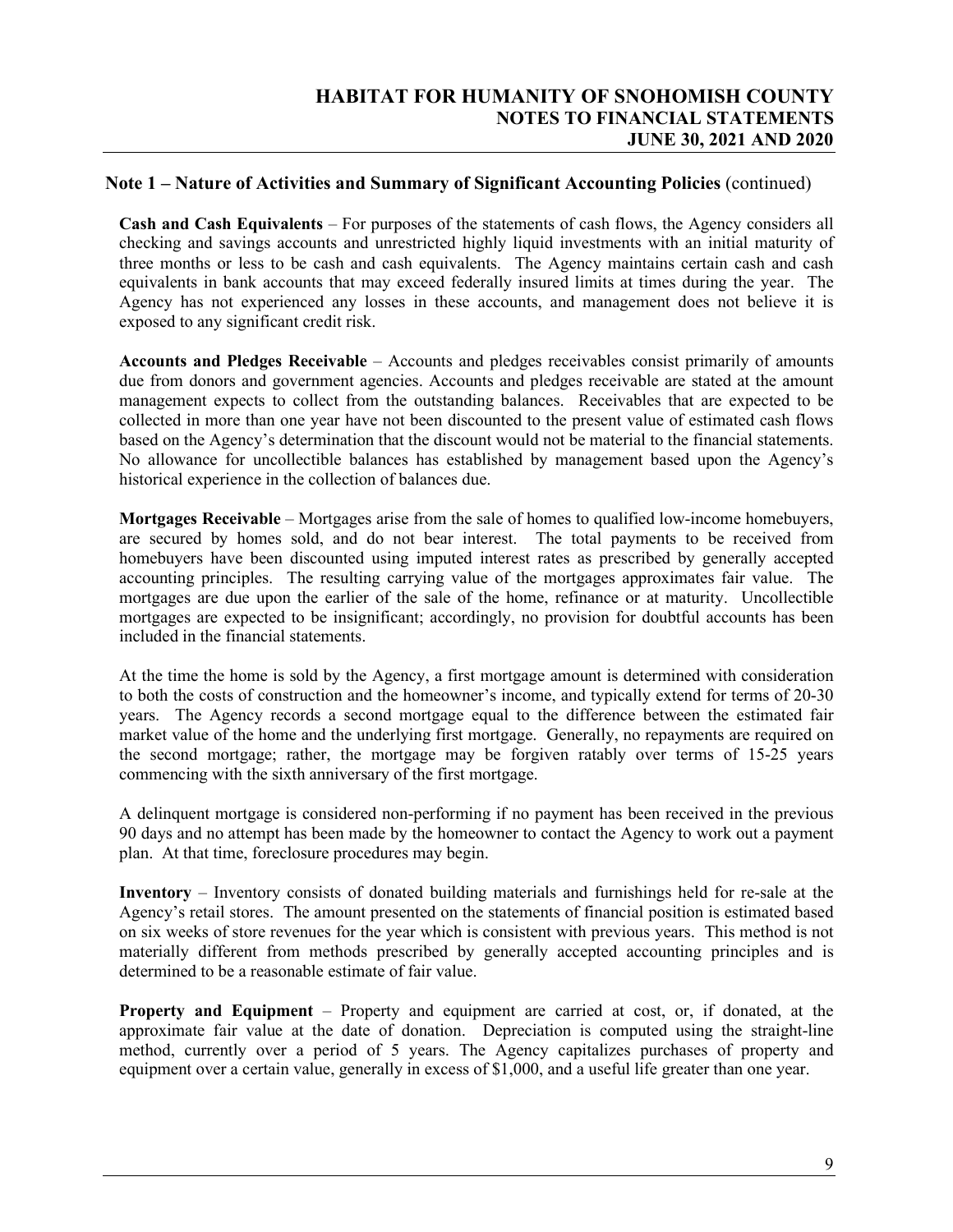#### **Note 1 – Nature of Activities and Summary of Significant Accounting Policies** (continued)

**Property Held for Development** – Property held for development consists of land, buildings, and construction in progress. Property held for development is carried at cost, or, if donated, at the approximate fair value at the date of donation. Depreciation is computed using the straight-line method over a period of 15 years for buildings which are rented during construction. No buildings were being rented at June 30, 2021 and 2020. The Agency capitalizes all expenditures related to construction.

**Property Held for Sale** – Property held for sale consists of land and buildings which are expected to be sold within one year. Amounts are reported at the lower of cost or fair market value.

**Revenue Recognition** – Revenue is recognized when earned. Grants and contributions are recognized when cash, securities or other assets, or an unconditional promise to give is received. Conditional promises to give are not recognized until the conditions on which they depend have been substantially met. Gains and losses on investments and other assets or liabilities are reported as increases or decreases in net assets without donor restrictions unless their use is restricted by explicit donor stipulation or by law.

Retail store revenues are recognized at the time of sale.

**Home Sales and Cost Recognition** – At the time a home is sold to a qualified buyer, the sale is recorded as revenue and the cost of the home is removed from property held for development on the statements of financial position. Historically, the Agency financed a portion of the sale of homes by offering qualifying mortgages to low-income homeowners secured by a first deed of trust, followed by a no-interest loan secured by a second deed of trust on the related property. During the years ended June 30, 2021 and 2020, all sales were financed by third parties for first deed of trust mortgages. In accordance with generally accepted accounting principles, revenue is recognized by discounting the future payments to be received from the homeowners using an interest rate based on term loans collateralized by mortgages receivable.

**In-kind Donations for Resale** – The Agency estimates the value of donated goods received based upon net revenues generated from the sales of the donated goods. Using this method, management has estimated that the value of all goods donated to the Agency throughout the year is equal to revenues realized by the sale of these goods, as adjusted for year-end inventory.

**In-kind Services** – Donated services are recognized as revenue and corresponding expense when (a) the services received create or enhance nonfinancial assets or (b) require specialized skills, are performed by people with those skills, and would otherwise be purchased by the Agency. The Agency receives significant donated services from unpaid volunteers who assist in home building, retail operations and administrative tasks. The value of these contributed services are not recognized as contributions in the financial statements as there is no objective basis to measure the value of such services and / or the recognition criteria are not met.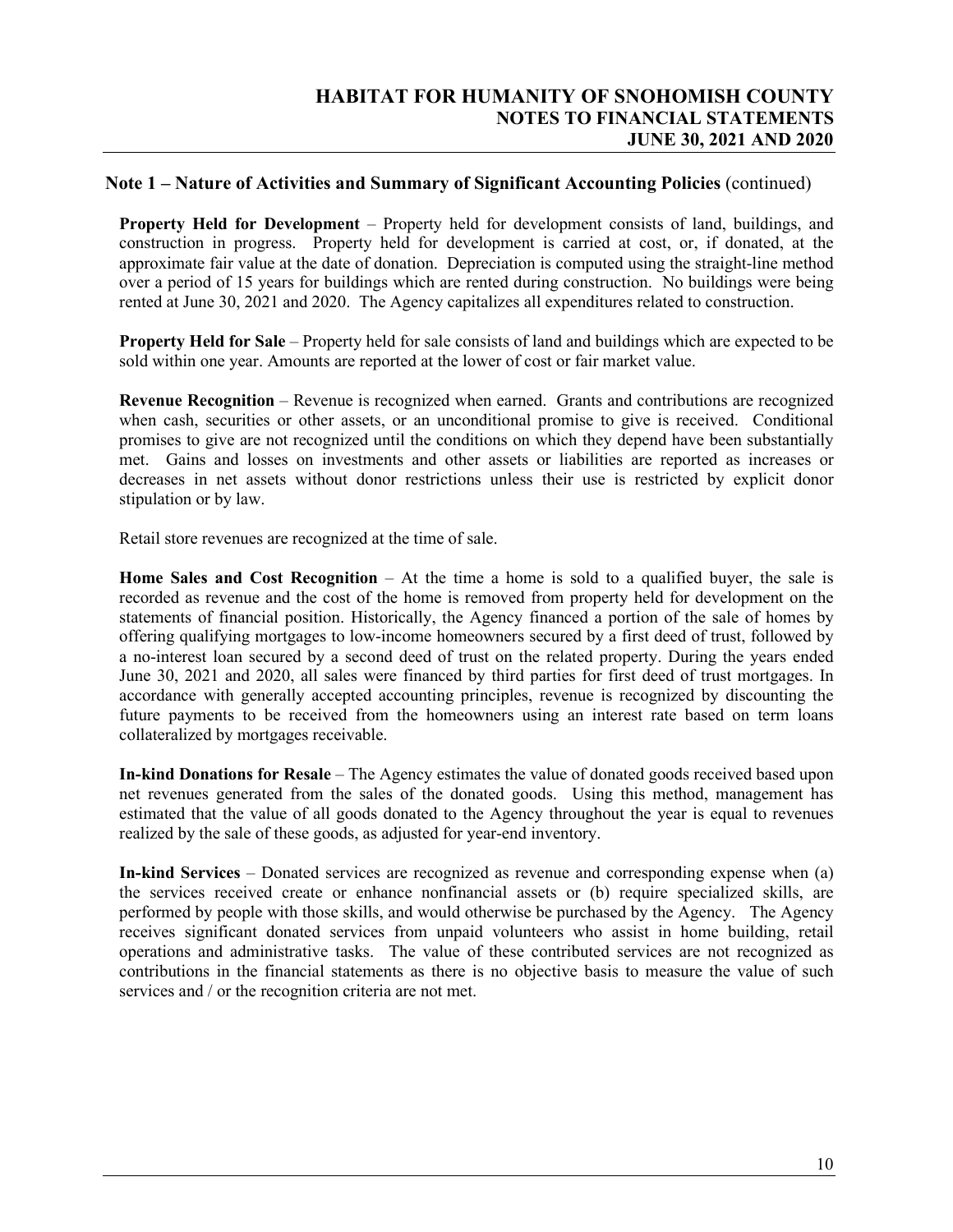#### **Note 1 – Nature of Activities and Summary of Significant Accounting Policies** (continued)

**Functional Allocation of Expenses –** The statements of functional expenses present expenses by function and natural classification. Certain categories of expenses are attributed to more than one program or supporting function and have been allocated among the program and supporting services benefited. Payroll expenses are allocated on the basis of estimates of time and effort spent. The administrative office shares a building with the Lynnwood Store and shares the building expenses of rent and utilities on a percent of square footage basis. Certain office expenses (including the office share of building expense), such as telephone, postage, and copies & prints are shared evenly by the departments that use the office. The Store Support function (donation coordination and truck operations) expenses are apportioned to the Stores based on each store's projected percent of the total expected store group revenue.

**Estimates** – Management uses estimates and assumptions in preparing financial statements. Those estimates and assumptions affect the reported amounts of assets and liabilities, the disclosure of contingent assets and liabilities, and the reported revenues and expenses. Actual results could differ from those estimates.

**Income Tax Status** – The Agency is exempt from federal income tax under Section 501(c)(3) of the Internal Revenue Code. The Agency qualifies for the charitable contribution deduction under Section  $170(b)(1)(A)(vi)$  and has been classified as an organization other than a private foundation under Section 509(a)(1).

**Subsequent Events** – Subsequent events were evaluated through January 14, 2022, which is the date the financial statements were available to be issued.

#### **Note 2 – Liquidity and Availability**

Financial assets available for general expenditure within one year of the statement of financial position date are as follows at June 30:

|                                                                  |   | 2021    | 2020     |           |
|------------------------------------------------------------------|---|---------|----------|-----------|
| <b>Financial Assets</b>                                          |   |         |          |           |
| Cash and cash equivalents                                        | S | 548,164 | S        | 568,164   |
| Accounts and pledges receivable                                  |   | 102,707 |          | 201,334   |
| Total financial assets                                           |   | 650,871 |          | 769,498   |
| Less those unavailable for general expenditures within one year: |   |         |          |           |
| Receivable balances to be collected in 2021 or later             |   |         |          | (100,000) |
| Financial assets available within one year                       |   | 650,871 | <b>S</b> | 669,498   |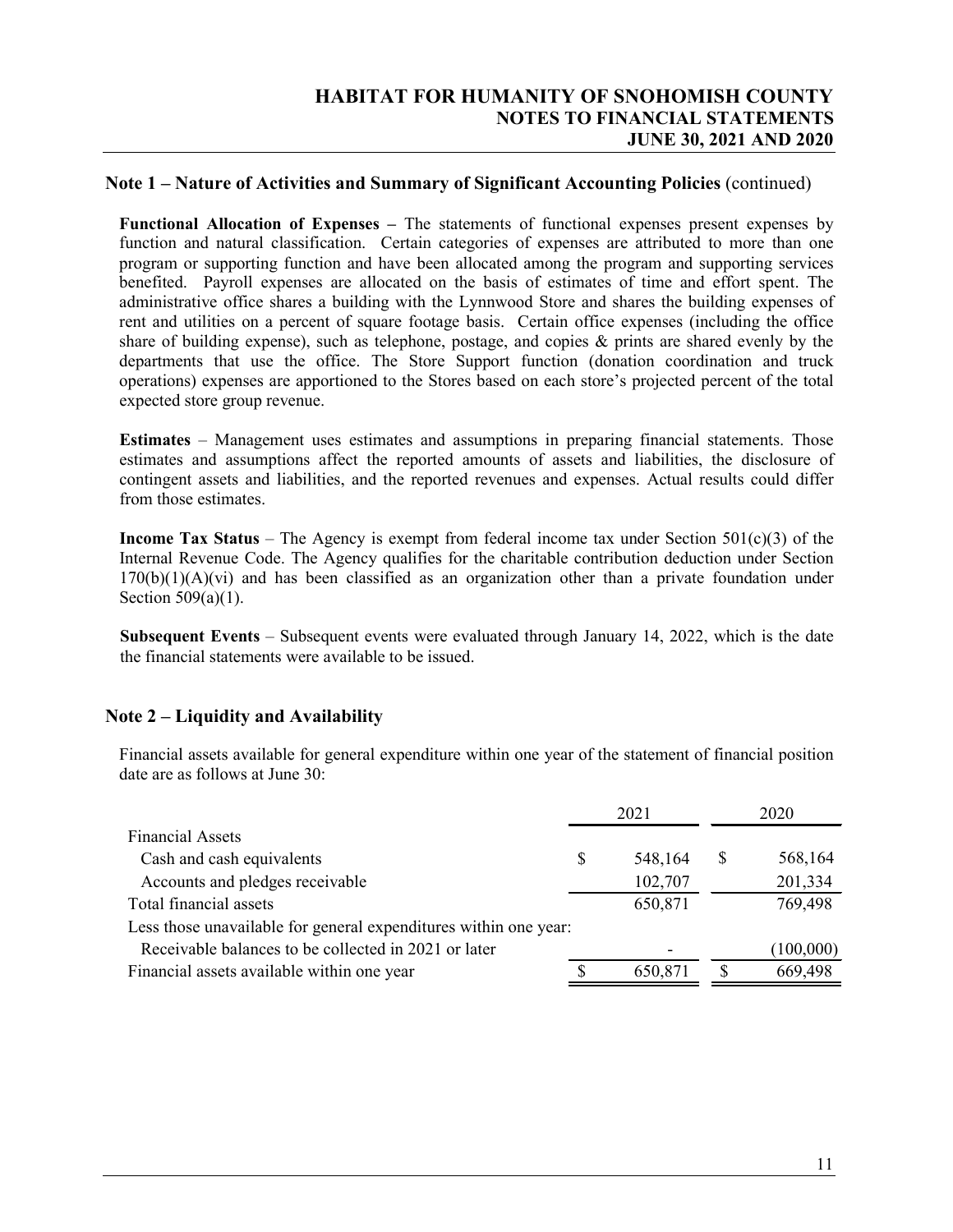### **Note 2 – Liquidity and Availability** (continued)

The Agency has some variation in revenues through the year, due to some seasonality of cash donations, timing of major grants and seasonality of store revenues. In some respects, these seasonalities balance each other. Summer is strong in store revenue, when cash donations tend to be weak. Calendar year-end giving is very strong while store revenue is weak through the holidays. To balance out these variations, the Agency maintains a \$150,000 line of credit to draw on and a money market savings account to hold short term cash balances.

#### **Note 3 – Accounts and Pledges Receivable**

Accounts and pledges receivable consist of the following at June 30:

|                          | 2020               |         |  |
|--------------------------|--------------------|---------|--|
|                          |                    | 101.334 |  |
| $\overline{\phantom{0}}$ |                    | 100,000 |  |
|                          |                    | 201,334 |  |
|                          | 102.707<br>102.707 |         |  |

### **Note 4 – Mortgages Receivable**

Mortgages receivable consist of the following at June 30:

|                                         | 2021 |            |    | 2020        |  |  |
|-----------------------------------------|------|------------|----|-------------|--|--|
| First mortgages receivable, gross       | \$   | 1,201,266  | \$ | 1,257,904   |  |  |
| Second mortgages receivable, gross      |      | 1,348,158  |    | 1,416,707   |  |  |
|                                         |      | 2,549,424  |    | 2,674,611   |  |  |
| Unamortized interest discount           |      | (955, 395) |    | (1,035,167) |  |  |
| Mortgages receivable, net               |      | 1,594,029  |    | 1,639,444   |  |  |
| Less current portion                    |      | (49, 499)  |    | (48, 892)   |  |  |
| Mortgages receivable, long-term portion |      | 1,544,530  |    | 1,590,552   |  |  |

As of June 30, 2021, there were 36 total mortgages receivable, comprised of 16 first mortgages and 20 second mortgages. As of June 30, 2020, there were 44 total mortgages receivable, comprised of 20 first mortgages and 24 second mortgages.

Mortgages receivable have been discounted at interest rates between 4 and 7 percent. The imputed interest recorded as revenue on these mortgages was \$81,840 and \$85,308 for the years ended June 30, 2021 and 2020, respectively. Mortgage amounts of \$64,654 and \$57,653 were forgiven for the years ended June 30, 2021 and 2020, respectively, in accordance with the terms of the agreements.

As of June 30, 2019, there was one delinquent mortgage considered non-performing with a gross balance due of \$132,752. In the year ended June 30, 2020 the related property was sold and the Agency received proceeds of \$180,503 to satisfy the outstanding delinquent first mortgage and the related second mortgage of \$40,000. There were no delinquent mortgages as of June 30, 2020.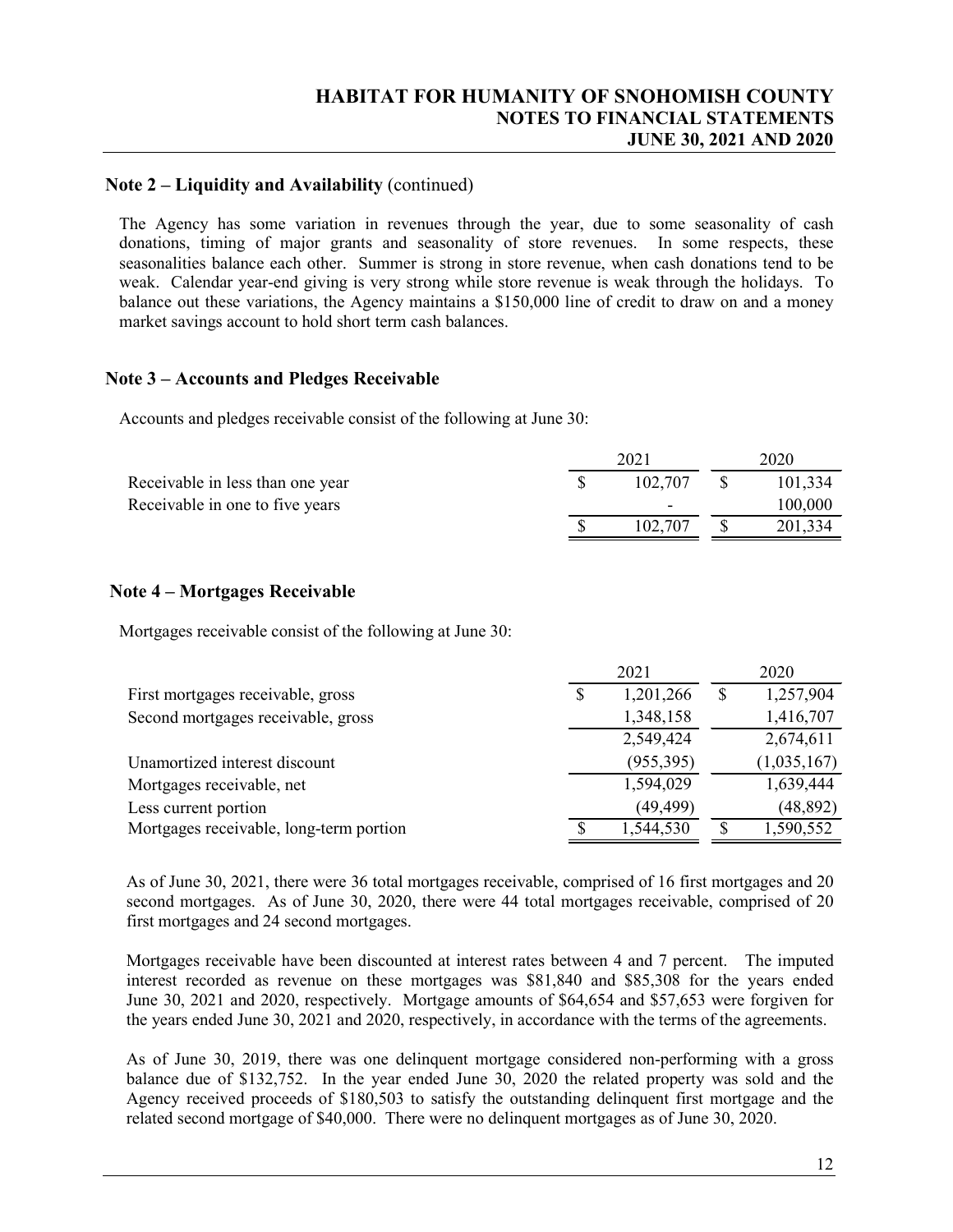## **Note 5 – Property and Equipment**

Property and equipment consist of the following at June 30:

|                               | 2021 |            |   | 2020      |  |  |
|-------------------------------|------|------------|---|-----------|--|--|
| Furniture and equipment       |      | 135,715    |   | 97,781    |  |  |
| Leasehold improvements        |      | 90,832     |   | 84,928    |  |  |
|                               |      | 226,547    |   | 182,709   |  |  |
| Less accumulated depreciation |      | (127, 303) |   | (110,619) |  |  |
|                               |      | 99.244     | S | 72,090    |  |  |

### **Note 6 – Property Held for Development**

Property held for development consists of the following at June 30:

|                               |    | 2021      |    |           |
|-------------------------------|----|-----------|----|-----------|
| Land                          | \$ | 551,468   | \$ | 551,468   |
| <b>Buildings</b>              |    | 176,351   |    | 176,351   |
| Construction in progress      |    | 251,489   |    | 214,982   |
|                               |    | 979,308   |    | 942,801   |
| Less accumulated depreciation |    | (29, 392) |    | (29, 392) |
|                               | ╓  | 949,916   | \$ | 913,409   |

#### **Note 7 – Net Assets With Donor Restriction**

Net assets with donor restriction consists of the following at June 30:

|                                       | 2021 |         | 2020    |
|---------------------------------------|------|---------|---------|
| Restricted for use in a future period |      | 102.707 | 201,154 |
| Vehicle purchase                      |      | 27,995  |         |
|                                       |      | 130,702 | 201,154 |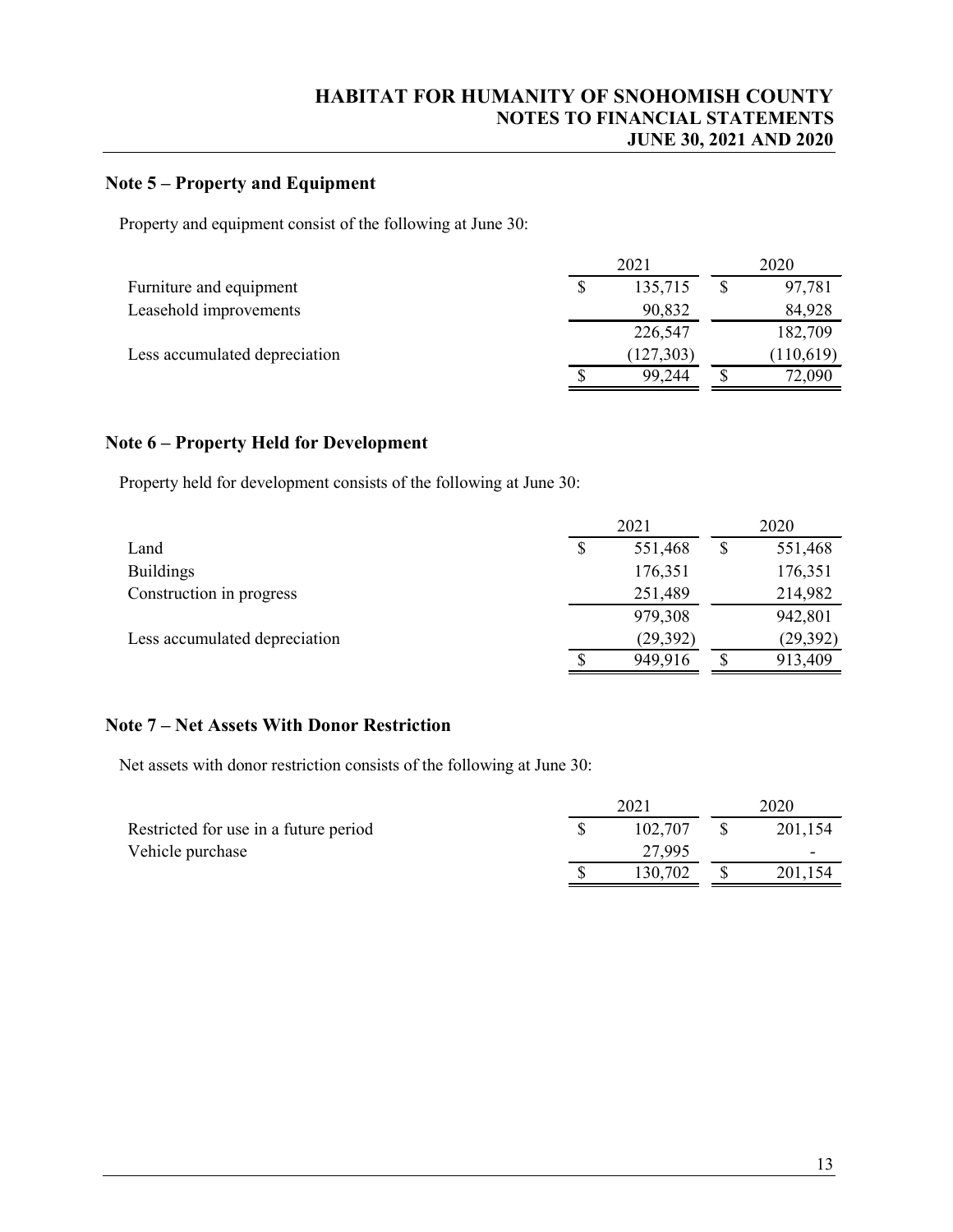#### **Note 8 – Line of Credit**

The Agency has a line of credit with a bank which authorizes draws up to \$150,000 and bears interest at the Wall Street Journal prime rate plus 2.25% (7.75% at June 30, 2021 and 2020). The line of credit is collateralized by the Agency's mortgages receivable and matures June 2020. The balance on the line of credit was \$81,450 and \$25,705 at June 30, 2021 and 2020, respectively.

#### **Note 9 – Notes Payable**

In July 2015, the Agency purchased two contiguous parcels of property in Everett, Washington for \$700,000 (the Twin Creeks property). This purchase was financed, in part, by a \$603,000 loan from the Washington State Housing Commission. This loan bears interest at 1% and requires no payments of interest or principal until the loan becomes due in July 2023, and is collateralized by the property. The balance due on this loan, including principal and accrued interest, is \$639,738 and \$633,375 at June 30, 2021 and 2020, respectively.

In June 2015, the Agency obtained a ten-year term loan from Habitat International totaling \$254,700. The loan was used in part to finance of purchase of the Twin Creeks Property and additional construction, as well as for general operating purposes. The loan bears interest at 4.75% and is collateralized by certain mortgages receivable. The loan requires quarterly payments of \$8,036 including principal and interest and matures in June 2025. The balance due on this loan is \$129,742 and \$148,586 at June 30, 2021 and 2020, respectively.

In July 2019 the Agency obtained a loan from a bank totaling \$75,000. The loan bears interest of 7.75% and is collateralized by all business assets. The loan requires monthly payments of \$1,310 including principal and interest and matures June 2025. The balance due on this loan is \$55,651 and \$66,547 at June 30, 2021 and 2020, respectively.

Future principal payments due on these loans are as follows for the years ending June 30:

| 2026         | 15,987<br>825,131      |
|--------------|------------------------|
| 2024<br>2025 | 682,713<br>47,465      |
| 2022<br>2023 | \$<br>38,365<br>40,601 |

In the year ended June 30, 2020 the Agency obtained a short-term loan of \$50,000 bearing 0% interest from a company owned by a Board member. Proceeds were received in July 2019 and repaid in full in September 2019.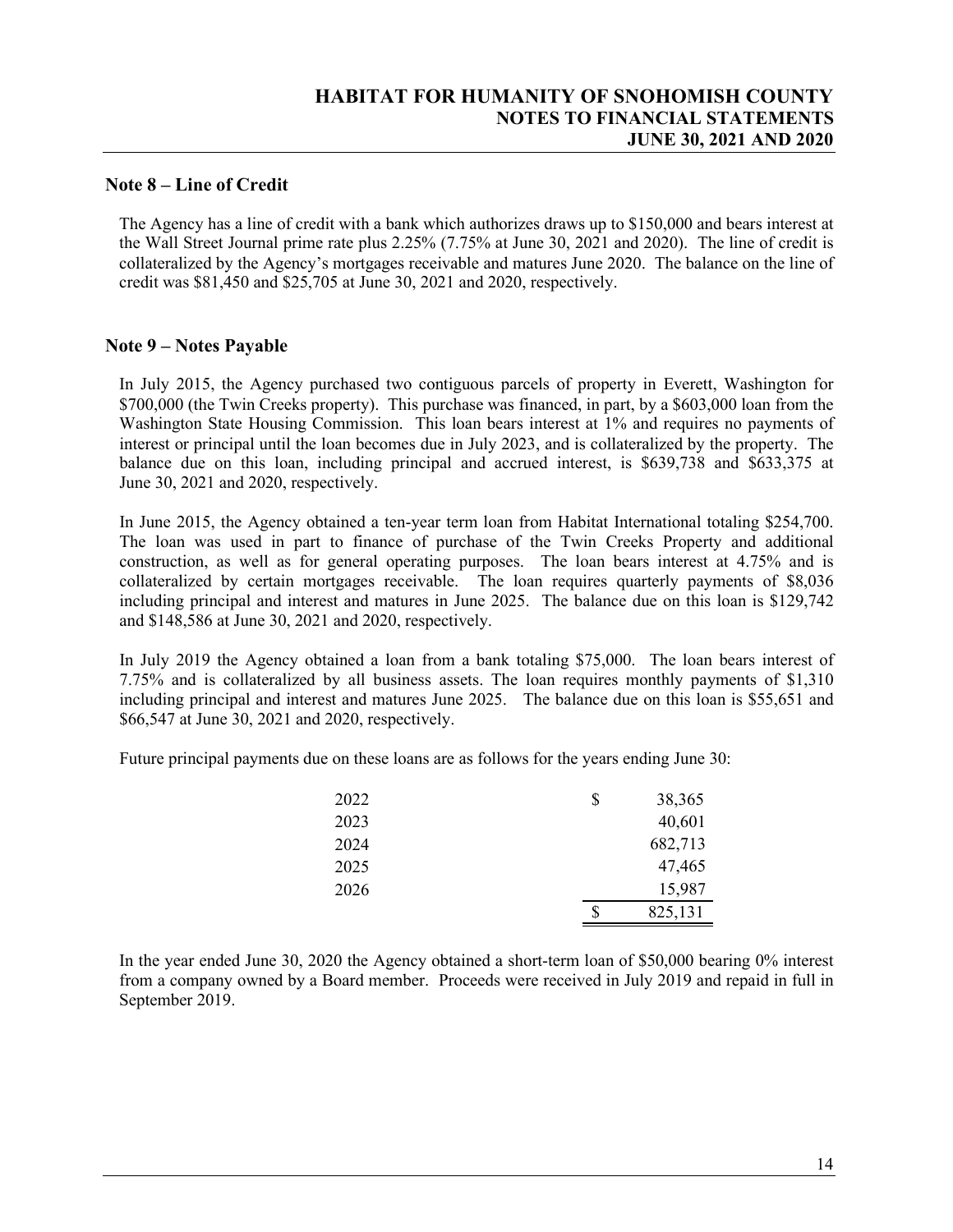### **Note 10 – Forgivable Note Payable**

The Agency entered into a Small Business Administration Paycheck Protection Program Promissory Note with a bank on April 10, 2020 for \$133,400 with a maturity date of April 30, 2022, if conditions are not met. The outstanding principal balance is due in full on the maturity date, if conditions are not met. The note can be forgiven if the Agency meets certain criteria and applies for forgiveness with the Small Business Administration. The note was forgiven in the year ended June 30, 2021 and recognized as revenue on the statement of activities.

The Agency entered into a Small Business Administration Paycheck Protection Program Promissory Note with a bank on March 22, 2021 for \$153,100 with a maturity date of March 22, 2023, if conditions are not met. The note is unsecured with an interest rate of 1%. The note can be forgiven if the Agency meets certain criteria and applies for forgiveness with the Small Business Administration. Subsequent to year end the note was fully forgiven and thus the balance is presented as current on the statement of financial position.

#### **Note 11 – Lease Commitments**

The Agency has a noncancelable operating lease for its administrative offices and retail store in Lynnwood, Washington, which expires in August 2021, as well as an operating lease for its retail store in Everett, Washington, which expires in June 2025 and may be terminated by the Agency upon six months' written notice. Subsequent to year end, the Everett lease was extended to February 2025. In addition, in October 2017, the Agency entered into a noncancelable operating lease for a third retail store located in Smokey Point, Washington. The lease term is seven years and provides for a six-month rent abatement at the beginning of the lease. Monthly rent payments will commence six months after the location opens for business. The Smokey Point store opened for business in August 2019 and rent payments began in December 2019.

Rent expense is recognized on a straight-line basis and a related deferred rent liability is recorded. Rent expense under these leases was \$379,719 and \$356,490 for the years ended June 30, 2021 and 2020, respectively, and is included in occupancy expense.

Future minimum payments under these leases are as follows for the years ending June 30:

| 2022       | S | 242,773   |
|------------|---|-----------|
| 2023       |   | 213,964   |
| 2024       |   | 218,822   |
| 2025       |   | 206,477   |
| 2026       |   | 176,934   |
| Thereafter |   | 74,628    |
|            |   | 1,133,598 |